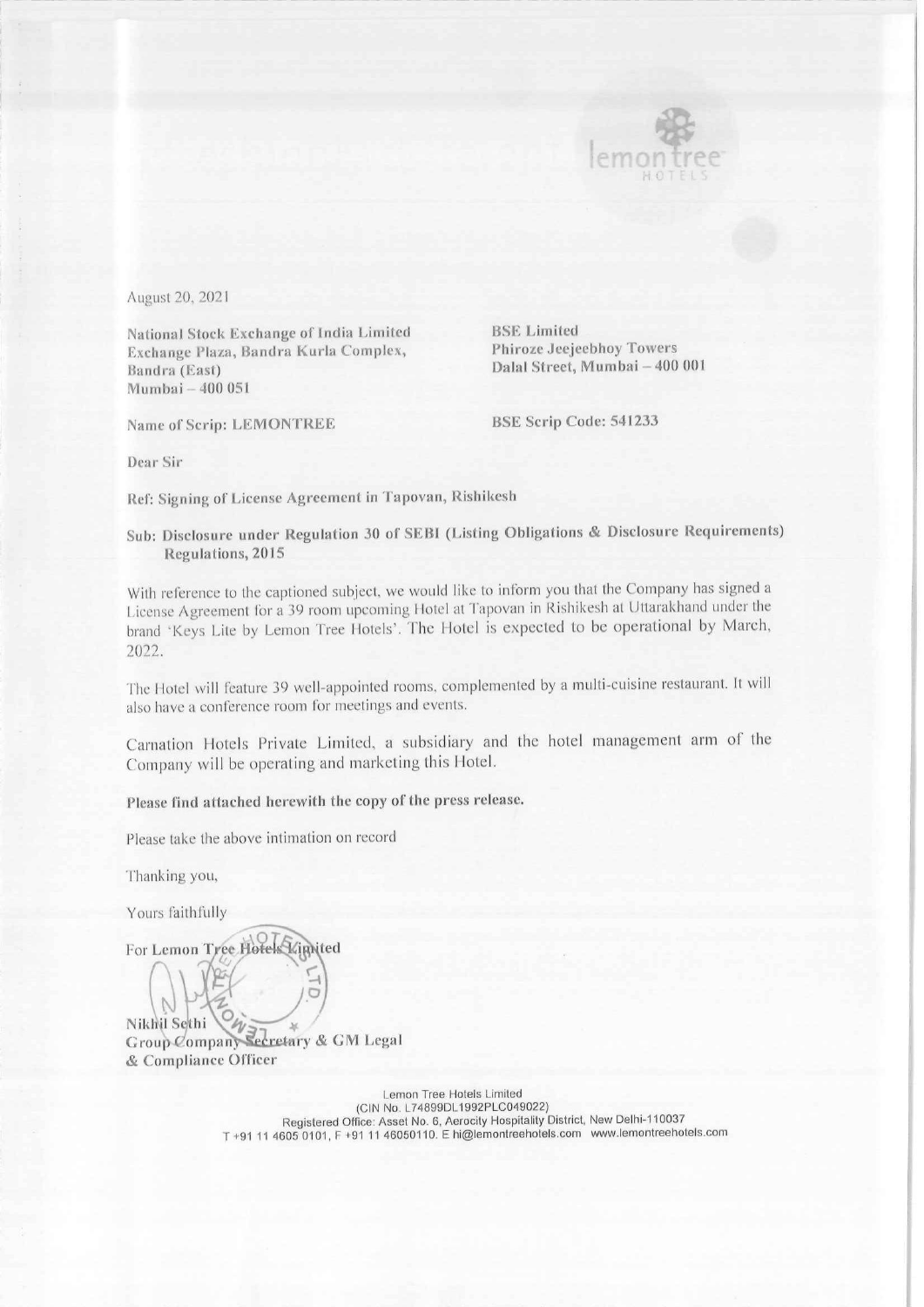## Lemon Tree Hotels signs a new hotel in Tapovan in Rishikesh, Uttarakhand

New Delhi, 20" August 2021: Lemon Tree Hotels Limited announced its latest hotel signing - Keys Lite by Lemon Tree Hotels, Tapovan, Rishikesh. The hotel will be operated through its subsidiary and management arm, Carnation Hotels Pvt. Ltd. This hotel, owned by M/s Ganga Retreat, is expected to open in March 2022.

Set beside the Ganges river, on the Badrinath road, Tapovan is well known for its serene beauty and river views. The famous Lakshman Jhula connects Tapovan in Tehri district to Pauri Garhwal district. This Jhula, an iconic landmark, is a suspension bridge across the river Ganges, located at a distance of 5 kilometers North East of the city of Rishikesh. Tapovan is popular for its yoga ashrams, adventure sports and is one of the famous tourist destinations of Uttarakhand.

Conveniently located on the Badrinath road, this property will feature 39 wellappointed rooms, complemented by a multi-cuisine restaurant. It will also have <sup>a</sup> conference room for meetings and events.

The closest airport is the Jolly Grant Airport at an approximate distance of 22 kms and Haridwar, the holy place is at an approximate driving distance of only 20 kms.

Speaking on the occasion, Mr. Rattan Keswani, Deputy Managing Director - Lemon Tree Hotels and Director - Carnation Hotels, commented, "It is a great pleasure to expand our upcoming portfolio in Uttarakhand with our valued partner M/s Ganga Retreat. We have seen the immense potential that Rishikesh and Uttarakhand have to offer, and the addition of this hotel will help us expand our reach in the region, and add to our repertoire of hotels in Uttarakhand"

## About Lemon Tree Hotels

Lemon Tree Hotels Limited is India's largest hotel chain in the mid-priced hotel sector, and the third largest overall, on the basis of controlling interest in owned and leased rooms, as of June 30, 2017, according to the Horwath Report. We operate in the upscale segment and in the mid-market sector, consisting of the upper-midscale, midscale and economy segments. We deliver differentiated yet superior service offerings, with a value-for-money proposition.

LTHL opened its first hotel with 49 rooms in May 2004 and currently operates  $\sim$ 8,350 rooms in 85 hotels across 52 destinations, in India and abroad, under its various brands viz. Aurika Hotels & Resorts, Lemon Tree Premier, Lemon Tree Hotels, Red Fox Hotels, Keys Prima, Keys Select and Keys Lite. As the current pipeline becomes operational, LTHL will be operating  $\sim 10,450$  rooms in 106 hotels across 64 destinations, in India and abroad.

I